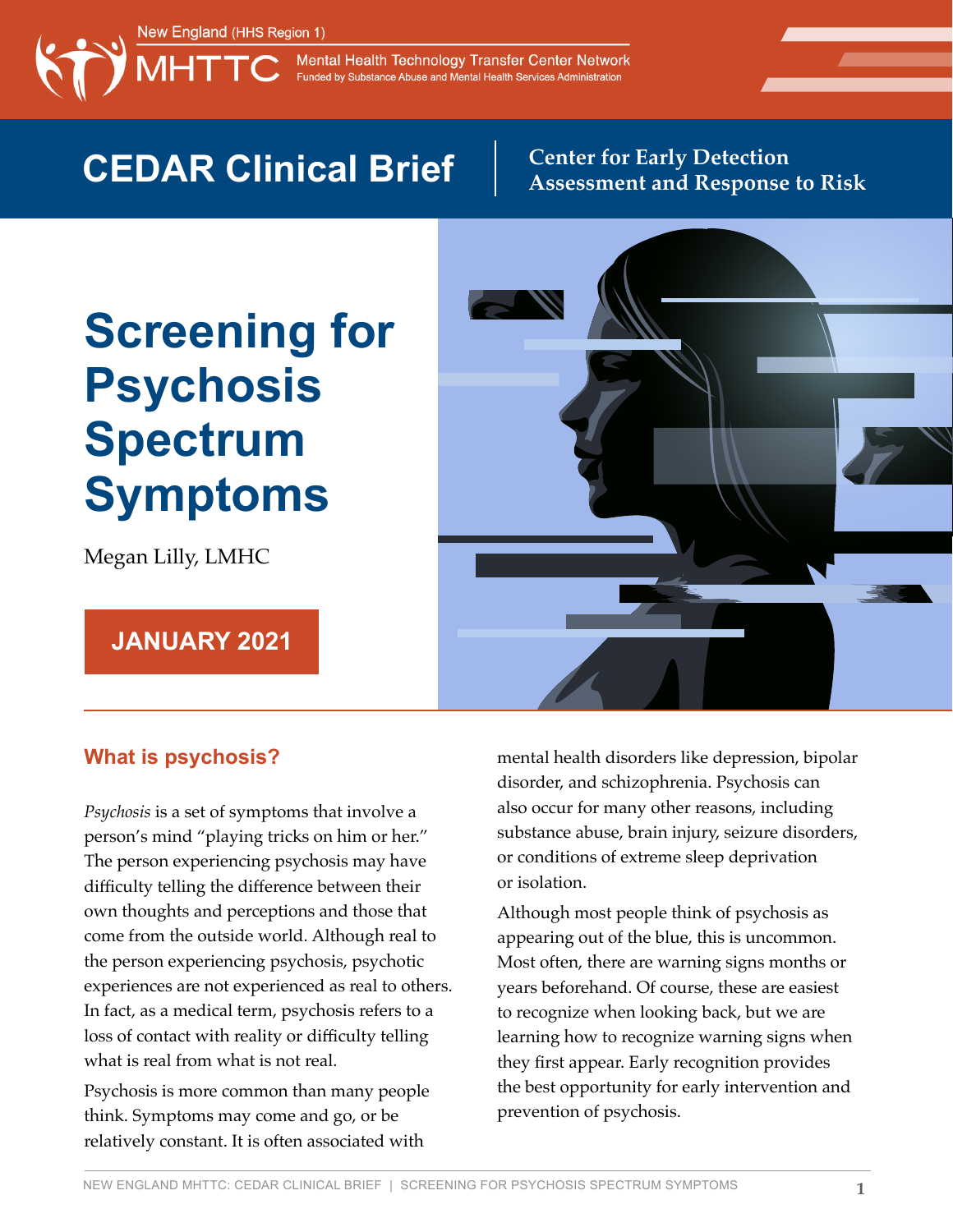

### **Think of symptoms as occurring on a spectrum**

**Mild:** Noticeable, but not bothersome

*"I'm not sure why, but I don't trust my landlord."*

#### **Moderate, or Clinical High Risk:**

Bothersome and/or affects daily life, but the person is able to consider that their mind may be playing tricks on them

*"I think my landlord may have installed cameras in my apartment to watch me."*

**High, or Fully Psychotic:** Significantly interferes with daily life, and the person is 100 percent convinced that their symptoms are real

*"I know my landlord is working with the FBI to gather information on me; they all want me arrested."*

### **What are common signs of psychosis risk?**

- Drop in grades or work performance
- Having strange feelings or no feelings at all
- Trouble concentrating
- Decline in self-care
- Social withdrawal
- New sensitivity to sights or sounds
- Hearing whispers or seeing shadows
- Feeling "like my mind is playing tricks on me"
- Suspiciousness
- Unusual or intense ideas

These risk signs are especially significant when a person has a relative with psychosis, when signs are new or worsening, recurring, or beginning to affect functioning.

### **Psychosis risk**

*Psychosis risk* refers to a set of clinical signs and symptoms that, when present, indicate that a person is at increased risk of developing a psychotic disorder within the next few years. Within the last two decades, there has been a growing worldwide movement toward earlier detection and intervention for psychosis, and clinicians have developed specialized assessments of risk for psychosis. Risk symptoms often involve the experience of milder, attenuated psychotic-like symptoms like in our example above of moderate, clinical high risk. These symptoms may include unusual thought content, suspiciousness or paranoia, grandiosity, perceptual abnormalities, and disorganized speech or behavior.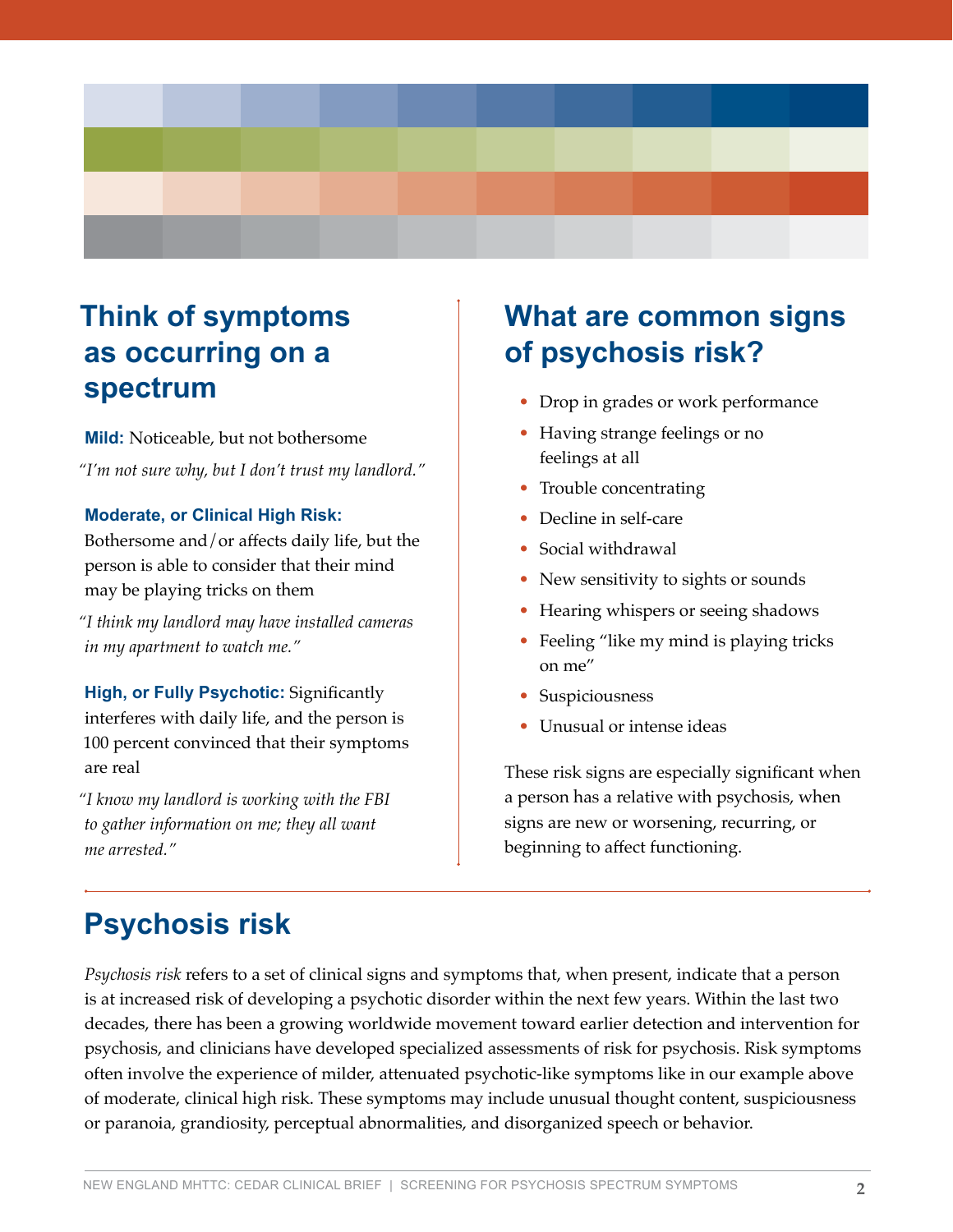### **How else can I ask about psychosis risk symptoms?**

Are you ever confused if something you have experienced is real or imaginary?

- **1.** Have you ever felt that you are not in control of your own ideas or thoughts?
- **2.** Are you feeling more sensitive to sounds or hearing things that other people don't hear?
- **3.** Are you feeling more sensitive to light? Do you ever see flashes, vague or shadowy figures, or movement out of the corner of your eye?
- **4.** Are you having more trouble understanding what people are saying or getting your point across?

If a person answers yes to any of these questions, it's often helpful to ask follow-up questions such as:



- **What do you make of that thought?**
- **How often is it happening?**
- **Are you doing anything differently as a result of that thought?**
- **How certain are you about that thought, from 0 to 100?**

#### **What should I do if I'm concerned?**

- **1. Let the person know they are not alone.** Young people report a wide range of these experiences, and there can be a number of reasons why these experiences may be occurring. Letting the person know they are not alone can be extremely reassuring and helpful for them.
- **2. Use neutral, normalizing language when discussing psychosis.** There is a lot we know about treating psychosis and there is much hope for recovery, especially when treated early. If you are comfortable talking directly about the symptoms and daily difficulties as treatable, the young person will often take your lead and feel reassured. Using everyday language such as "stress" and "changes in experiences or functioning" is also helpful in normalizing people's experiences.
- **3. Seek consultation or specialized support.** For individuals living in Massachusetts, the Center for Early Detection, Assessment, and Response to Risk (CEDAR) provides assessment and services for young people showing clinical signs of risk for psychosis and their families. Contact CEDAR Clinic — **[www.cedarclinic.org](http://www.cedarclinic.org)** / **[Cedarclinic@brooklinecenter.org](mailto:?subject=)**. For information about resources in other New England states, please visit **[www.mhttcnetwork.org/newengland](http://www.mhttcnetwork.org/newengland)**.